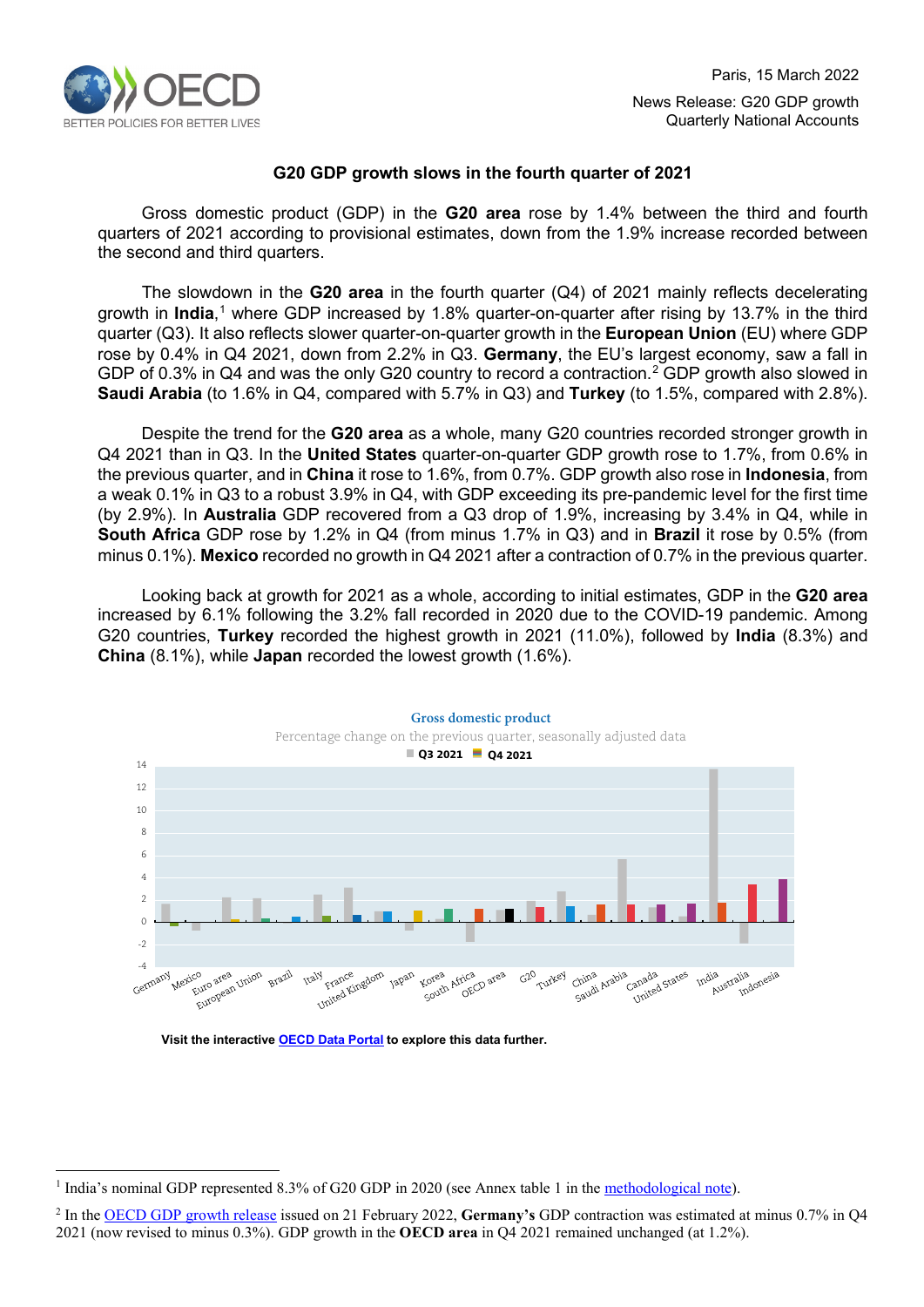

**Quarterly (quarter-on-quarter) real GDP growth** *Percentage change on the previous quarter, seasonally adjusted data*

|                           | 2019   | 2020           |         |      |        |                | cumulative<br>growth |        |                      |                       |  |
|---------------------------|--------|----------------|---------|------|--------|----------------|----------------------|--------|----------------------|-----------------------|--|
|                           | Q4     | Q <sub>1</sub> | Q2      | Q3   | Q4     | Q <sub>1</sub> | Q2                   | Q3     | Q4                   | Q4 2019 to<br>Q4 2021 |  |
| G20                       | 0.2    | $-3.3$         | $-6.8$  | 8.6  | 1.7    | 0.7            | 0.5                  | 1.9    | 1.4                  | 4.1                   |  |
| Argentina                 | $-1.7$ | $-3.9$         | $-15.1$ | 11.9 | 4.5    | 3.3            | $-0.9$               | 4.1    | $\ddot{\phantom{1}}$ | $\mathbf{u}$          |  |
| Australia                 | 0.3    | $-0.3$         | $-6.8$  | 3.4  | 3.2    | 1.9            | 0.8                  | $-1.9$ | 3.4                  | 3.4                   |  |
| <b>Brazil</b>             | 0.3    | $-2.2$         | $-8.9$  | 7.8  | 3.0    | 1.4            | $-0.3$               | $-0.1$ | 0.5                  | 0.5                   |  |
| Canada                    | 0.3    | $-2.2$         | $-11.0$ | 9.0  | 2.2    | 1.2            | $-0.9$               | 1.3    | 1.6                  | 0.1                   |  |
| China                     | 1.3    | $-10.5$        | 11.6    | 3.4  | 2.6    | 0.3            | 1.3                  | 0.7    | 1.6                  | 10.2                  |  |
| France                    | $-0.4$ | $-5.7$         | $-13.5$ | 18.6 | $-1.1$ | 0.2            | 1.3                  | 3.1    | 0.7                  | 0.9                   |  |
| Germany                   | $-0.1$ | $-1.8$         | $-10.0$ | 9.0  | 0.7    | $-1.7$         | 2.2                  | 1.7    | $-0.3$               | $-1.1$                |  |
| India                     | 0.0    | 0.1            | $-24.2$ | 24.8 | 6.1    | 1.2            | $-10.5$              | 13.7   | 1.8                  | 5.4                   |  |
| Indonesia                 | 1.1    | $-0.7$         | $-6.9$  | 3.4  | 2.5    | 0.6            | 0.4                  | 0.1    | 3.9                  | 2.9                   |  |
| Italy                     | $-0.8$ | $-5.9$         | $-12.6$ | 16.0 | $-1.6$ | 0.3            | 2.7                  | 2.5    | 0.6                  | $-0.3$                |  |
| Japan                     | $-2.7$ | 0.4            | $-7.9$  | 5.3  | 1.9    | $-0.5$         | 0.6                  | $-0.7$ | 1.1                  | $-0.4$                |  |
| Korea                     | 1.3    | $-1.3$         | $-3.2$  | 2.2  | 1.1    | 1.7            | 0.8                  | 0.3    | $1.2$                | 2.9                   |  |
| Mexico                    | $-0.9$ | $-0.9$         | $-17.9$ | 13.5 | 3.5    | 0.8            | $1.0\,$              | $-0.7$ | 0.0                  | $-3.3$                |  |
| <b>Russian Federation</b> |        |                |         |      |        |                |                      |        |                      |                       |  |
| Saudi Arabia              | 0.3    | $-1.3$         | $-4.8$  | 0.7  | 2.1    | $-1.1$         | 0.2                  | 5.7    | 1.6                  | 2.7                   |  |
| South Africa              | 0.1    | 0.1            | $-17.4$ | 13.9 | 2.5    | 1.0            | 1.3                  | $-1.7$ | 1.2                  | $-1.7$                |  |
| Turkey                    | 1.4    | 0.4            | $-10.8$ | 16.4 | 1.2    | 2.2            | 1.7                  | 2.8    | 1.5                  | 14.5                  |  |
| United Kingdom            | 0.0    | $-2.6$         | $-19.4$ | 17.6 | 1.5    | $-1.2$         | 5.6                  | 1.0    | 1.0                  | $-0.4$                |  |
| <b>United States</b>      | 0.5    | $-1.3$         | $-8.9$  | 7.5  | 1.1    | 1.5            | 1.6                  | 0.6    | 1.7                  | 3.2                   |  |
| <b>European Union</b>     | 0.0    | $-3.1$         | $-11.2$ | 11.8 | $-0.2$ | 0.1            | 2.1                  | 2.2    | 0.4                  | 0.6                   |  |
| of which: Euro area       | $-0.1$ | $-3.5$         | $-11.6$ | 12.6 | $-0.3$ | $-0.1$         | 2.2                  | 2.3    | 0.3                  | 0.2                   |  |
| <b>OECD</b> area          | 0.0    | $-1.7$         | $-10.4$ | 9.4  | 1.0    | 0.8            | 1.7                  | 1.1    | 1.2                  | 2.0                   |  |

.. : Latest quarter not yet available.

**Note**: The Russian Federation is included in the G20 estimates, but it is not shown separately.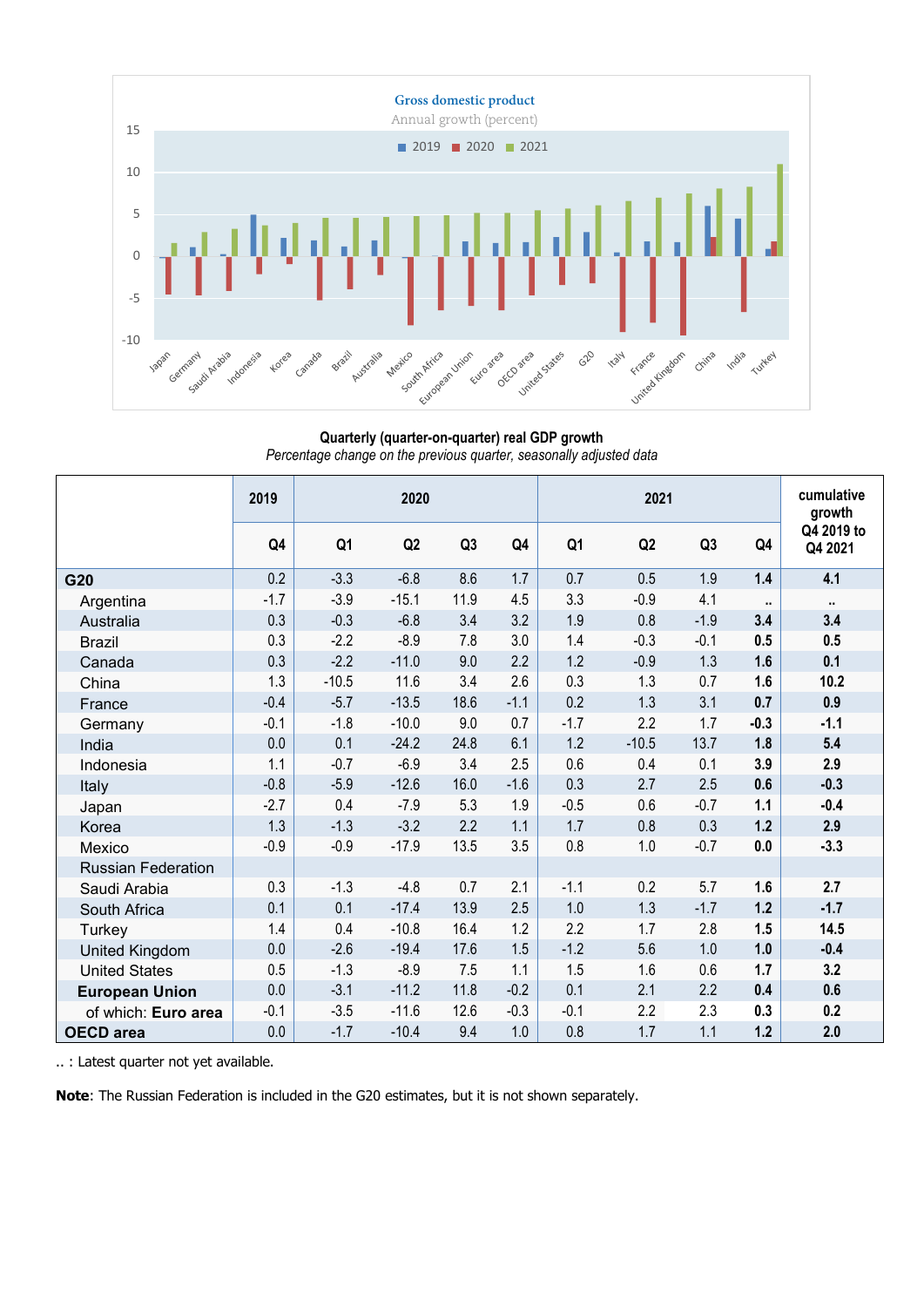### **Annual and quarterly (year-on-year) real GDP growth**

*Percentage change on the previous year or the same quarter of the previous year*

|                           | annual         | 2020   |         |         |        | annual         | 2021           |                |      |              | annual         |
|---------------------------|----------------|--------|---------|---------|--------|----------------|----------------|----------------|------|--------------|----------------|
|                           | growth<br>2019 | Q1     | Q2      | Q3      | Q4     | growth<br>2020 | Q <sub>1</sub> | Q <sub>2</sub> | Q3   | Q4           | growth<br>2021 |
| G20                       | 2.9            | $-1.6$ | $-9.0$  | $-1.8$  | $-0.4$ | $-3.2$         | 3.7            | 11.8           | 4.9  | 4.9          | 6.1            |
| Argentina                 | $-2.0$         | $-4.8$ | $-19.7$ | $-10.3$ | $-4.7$ | $-9.9$         | 2.5            | 19.7           | 11.3 | $\mathbf{u}$ | $\mathbf{u}$   |
| Australia                 | 1.9            | 1.6    | $-6.0$  | $-3.5$  | $-0.8$ | $-2.2$         | 1.3            | 9.6            | 4.0  | 4.2          | 4.7            |
| <b>Brazil</b>             | 1.2            | $-1.4$ | $-10.6$ | $-3.7$  | $-1.0$ | $-3.9$         | 2.6            | 12.2           | 4.1  | 1.6          | 4.6            |
| Canada                    | 1.9            | $-0.6$ | $-12.4$ | $-4.9$  | $-3.1$ | $-5.2$         | 0.2            | 11.7           | 3.8  | 3.3          | 4.6            |
| China                     | 6.0            | $-6.9$ | 3.1     | 4.8     | 6.4    | 2.3            | 18.3           | 7.9            | 4.9  | 4.0          | 8.1            |
| France                    | 1.8            | $-5.5$ | $-18.6$ | $-3.6$  | $-4.3$ | $-7.9$         | 1.7            | 19.0           | 3.5  | 5.4          | 7.0            |
| Germany                   | 1.1            | $-1.9$ | $-11.3$ | $-3.7$  | $-2.9$ | $-4.6$         | $-2.8$         | 10.4           | 2.9  | 1.8          | 2.9            |
| India                     | 4.5            | 2.1    | $-23.4$ | $-5.3$  | 0.5    | $-6.6$         | 1.6            | 19.9           | 9.3  | 4.9          | 8.3            |
| Indonesia                 | 5.0            | 2.8    | $-5.5$  | $-3.4$  | $-2.1$ | $-2.1$         | $-0.7$         | 7.0            | 3.7  | 5.1          | 3.7            |
| Italy                     | 0.5            | $-6.4$ | $-18.5$ | $-5.4$  | $-6.1$ | $-9.0$         | 0.1            | 17.6           | 3.9  | 6.2          | 6.6            |
| Japan                     | $-0.2$         | $-1.8$ | $-10.1$ | $-5.3$  | $-0.8$ | $-4.5$         | $-1.8$         | 7.3            | 1.2  | 0.4          | 1.6            |
| Korea                     | 2.2            | 1.5    | $-2.7$  | $-1.0$  | $-1.1$ | $-0.9$         | 1.9            | 6.0            | 4.0  | 4.1          | 4.0            |
| Mexico                    | $-0.2$         | $-1.7$ | $-18.9$ | $-8.5$  | $-4.4$ | $-8.2$         | $-2.8$         | 19.6           | 4.6  | $1.1$        | 4.8            |
| <b>Russian Federation</b> |                |        |         |         |        |                |                |                |      |              |                |
| Saudi Arabia              | 0.3            | $-1.9$ | $-6.0$  | $-5.1$  | $-3.5$ | $-4.1$         | $-3.2$         | 1.9            | 6.9  | 6.4          | 3.3            |
| South Africa              | 0.1            | 0.7    | $-17.2$ | $-5.7$  | $-3.4$ | $-6.4$         | $-2.5$         | 19.6           | 3.2  | 1.8          | 4.9            |
| Turkey                    | 0.9            | 4.3    | $-9.1$  | 5.8     | 5.6    | 1.8            | 7.4            | 22.4           | 8.1  | 8.4          | 11.0           |
| United Kingdom            | 1.7            | $-2.1$ | $-21.2$ | $-7.8$  | $-6.4$ | $-9.4$         | $-5.0$         | 24.6           | 7.0  | 6.5          | 7.5            |
| <b>United States</b>      | 2.3            | 0.6    | $-9.1$  | $-2.9$  | $-2.3$ | $-3.4$         | 0.5            | 12.2           | 4.9  | 5.6          | 5.7            |
| <b>European Union</b>     | 1.8            | $-2.6$ | $-13.8$ | $-3.9$  | $-4.0$ | $-5.9$         | $-0.9$         | 14.0           | 4.2  | 4.8          | 5.2            |
| of which: Euro area       | 1.6            | $-3.2$ | $-14.6$ | $-4.0$  | $-4.3$ | $-6.4$         | $-0.9$         | 14.6           | 4.0  | 4.6          | 5.2            |
| <b>OECD</b> area          | 1.7            | $-0.7$ | $-11.6$ | $-3.7$  | $-2.7$ | $-4.6$         | $-0.2$         | 13.3           | 4.7  | 4.7          | 5.5            |

.. : Latest quarter not yet available.

#### **Notes**:

1. The Russian Federation is included in the G20 estimates, but it is not shown separately.

2. Quarterly growth is based on seasonally and calendar adjusted data. Calendar year growth rates presented in this table for countries are calculated as the sum of the four quarters of year Y divided by the sum of the four quarters of year Y-1, based on data not seasonally or calendar adjusted. However, when unadjusted data is not yet available for Q4 2021, the preliminary growth for 2021 is based on seasonally and calendar adjusted data.

Data shown in this release was last updated on the 9<sup>th</sup> of March 2022.

>> **Note:** As a consequence of measures put in place by governments to reduce the spread of the Coronavirus (COVID-19), many statistical agencies are still facing unprecedented collection, compilation and methodological challenges to develop indicators across a number of domains. To address these challenges, the statistical community developed guidance, both conceptual and practical, to help ensure the continued delivery of timely and reliable statistics. However, in some cases there may be an impact on quality and the statistics in this press release may be subject to revisions that are larger and more frequent than normal.

**>> Methodological Notes**:

Further methodological information can be downloaded from: [http://www.oecd.org/sdd/na/G20QuarterlyGDPGrowth\\_Methodology.pdf.](http://www.oecd.org/sdd/na/G20QuarterlyGDPGrowth_Methodology.pdf) and [http://www.oecd.org/sdd/na/OECDQuarterlyGDPGrowth\\_Methodology\\_EN.pdf](http://www.oecd.org/sdd/na/OECDQuarterlyGDPGrowth_Methodology_EN.pdf)

**>> Access data**: All the latest G20 data, countries and aggregate, can be downloaded from:<http://stats.oecd.org/index.aspx?queryid=33940>

**>> Contacts**: For further information readers are invited to contact the OECD's Media Relations Division on (33) 1 45 24 97 00 or at [news.contact@oecd.org.](mailto:news.contact@oecd.org) For technical questions contac[t stat.contact@oecd.org.](mailto:stat.contact@oecd.org)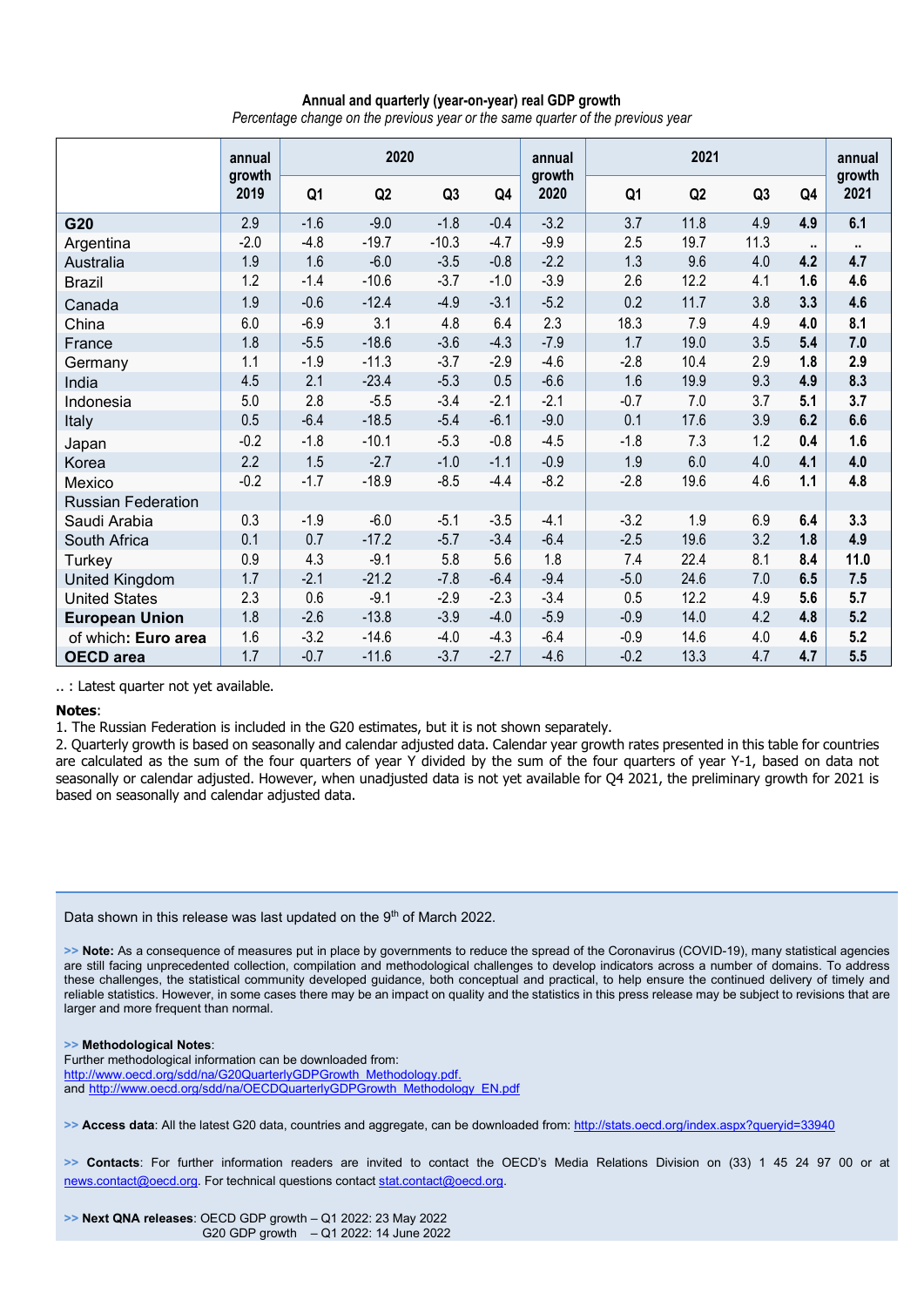# **Methodological note for the OECD QNA press release: G20 GDP growth**

Press Releases can be found on the OECD web page, see [OECD Internet Site.](http://www.oecd.org/sdd/statisticsnewsreleases.htm)

GDP for the G20 countries covers roughly 80% of the world GDP while OECD GDP covers 45%. As such, economic growth of the G20 area provides a proxy of global economic growth.

This first estimate of GDP growth for the G20 aggregate in the latest quarter is produced by the OECD Secretariat. It is based on quarterly seasonally adjusted data reported by G20 economies and Eurostat and it covers 95% of the G20 GDP.

## **Definitions**

**Gross domestic product (GDP)** is the standard measure of the value added created through the production of goods and services in a country during a certain period. As such, it also measures the income earned from that production, or the total amount spent on final goods and services (less imports). The indicator shown in the press release is based on real GDP (also called GDP at constant prices or GDP in volume), i.e. the developments over time are adjusted for price changes. The numbers are also adjusted for seasonal influences.

Three indicators are presented for GDP: percentage change on the previous quarter, percentage change on the same quarter of the previous year and cumulative growth since Q4-2019 (before the start of the COVID-19 pandemic). Furthermore, when Q4 data is released, preliminary estimates of annual growth are included. These are calculated as the sum of the four quarters of year Y divided by the sum of the four quarters of year Y-1, based on data not seasonally or [calendar](https://stats.oecd.org/glossary/detail.asp?ID=6700#:%7E:text=OECD%20Glossary%20of%20Statistical%20Terms%20%2D%20Calendar%20adjustment%20Definition&text=Definition%3A,Easter%20and%20Chinese%20New%20Year).) adjusted. However, when unadjusted data is not yet available for the last quarter, the preliminary growth for the last year is based on seasonally and calendar adjusted data.

## **Country notes**

The statistical data in this publication are supplied by and under the responsibility of the relevant statistical authorities. The use of such data by the OECD is without prejudice to the status of or sovereignty over any territory, or to the delimitation of international frontiers and boundaries.

*China* – China is part of the G20 aggregate for all quarters. Data shown in the tables correspond to official figures from the National Bureau of Statistics of China (NBS). Quarterly data used to compile the G20 aggregate are based on estimates from the OECD's Economics Department, which are not shown in the tables.

The seasonally adjusted data includes a working-day correction for all G20 countries except Argentina, Brazil, China, India, Indonesia and South Africa. When seasonally adjusted national data are not available, data are seasonally adjusted by the OECD's Statistics Directorate with the TRAMO/SEATS method; this is the case for Argentina, India and Indonesia. Figures for the G20 aggregate are calculated from seasonally (and [calendar\)](https://stats.oecd.org/glossary/detail.asp?ID=6700#:%7E:text=OECD%20Glossary%20of%20Statistical%20Terms%20%2D%20Calendar%20adjustment%20Definition&text=Definition%3A,Easter%20and%20Chinese%20New%20Year).) adjusted data of the countries (*i.e.* the indirect method).

Growth over the previous quarter is not [annualised](https://stats.oecd.org/glossary/detail.asp?ID=6681) in this publication. Therefore, quarterly growth for the United States shown in this release is different from data published by the US Bureau of Economic Analysis.

The charts presented in this News Release are based on data with more than one decimal.

Growth rates for the G20 are derived from chained volume estimates in US dollars converted using 2015 Purchasing Power Parities (PPPs) of GDP.

## **Implementation of SNA 2008 / ESA 2010 methodology**

Quarterly national accounts data are compiled according to the new SNA 2008 / ESA 2010 standards by all the countries in the G20 area.

Find more information on the change of methodology and its impact on GDP at the following link: <http://www.oecd.org/sdd/na/sna-2008-main-changes.htm>

Adherence to the 2008 SNA ensures a high degree of comparability across countries. The COVID-19 crisis has however impacted on conventional data collection mechanisms in many countries, and created particular challenges for the estimation of non-market activities such as health and education, which may have affected the reliability of timely estimates of GDP and, in turn, their international comparability.